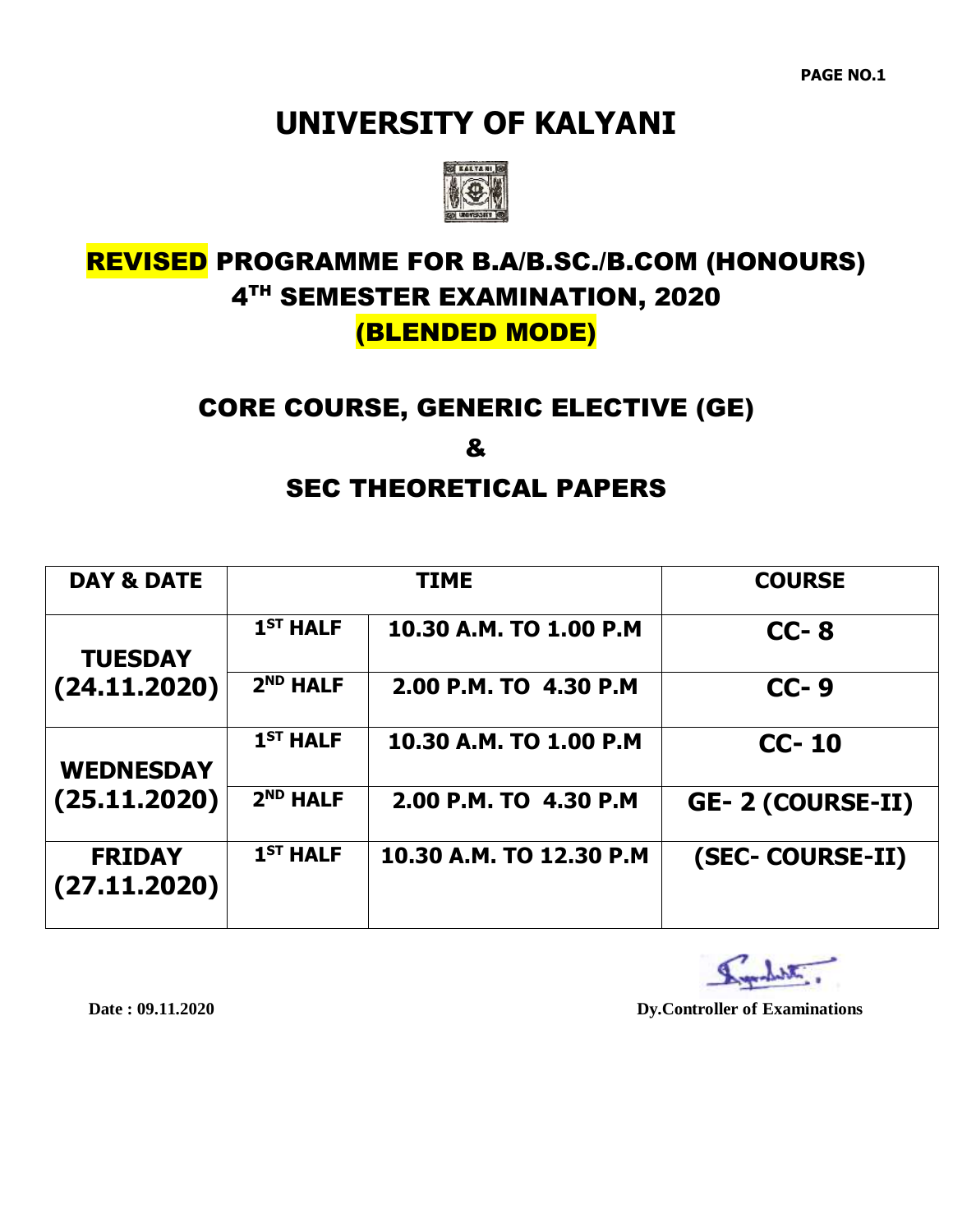

## **REVISED PROGRAMME FOR B.A./B.SC. (**PROGRAMME**) 4 TH SEMESTER EXAMINATION, 2020** (BLENDED MODE) **GENERAL THEORETICAL PAPERS**

| TIME                 | <b>FULL PAPER</b>      |
|----------------------|------------------------|
| 1 <sup>ST</sup> HALF | 10.30 a.m. to 1.00 p.m |
| 2 <sup>ND</sup> HALF | 2.00 p.m. to 4.30 p.m  |

| <b>DAY AND DATE</b>          | $1ST$ HALF                        | 2 <sup>ND</sup> HALF                   |
|------------------------------|-----------------------------------|----------------------------------------|
| <b>TUESDAY, 01.12.2020</b>   | <b>ENGLISH, SATISTICS &amp;</b>   | <b>DEFENCE STUDIES, SANSKRIT &amp;</b> |
|                              | <b>PHYSIOLOGY</b>                 | <b>ARABIC</b>                          |
| <b>WEDNESDAY, 02.12.2020</b> | <b>BENGALI/HINDI/URDU</b>         | <b>ZOOLOGY, ECONOMICS &amp;</b>        |
|                              |                                   | <b>ISLAMIC HISTORY</b>                 |
| <b>THURSDAY, 03.12.2020</b>  | <b>GEOGRAPHY, MOLECULAR</b>       | <b>EDUCATION, FILM STUDIES &amp;</b>   |
|                              | <b>BIOLOGY &amp; PHILOSOPHY</b>   | <b>CHEMISTRY</b>                       |
| FRIDAY, 04.12.2020           | <b>MATHEMATICS &amp; PHYSICAL</b> | <b>POLITICAL SCIENCE &amp; BOTANY</b>  |
|                              | <b>EDUCATION</b>                  |                                        |
| <b>SATURDAY, 05.12.2020</b>  | <b>HISTORY &amp; PHYSICS</b>      | <b>COMPUTER SCIENCE</b>                |
|                              |                                   | &                                      |
|                              |                                   | <b>SOCIOLOGY</b>                       |

Date: 09.11.2020

 $\bf Dy. Controller$  of Examinations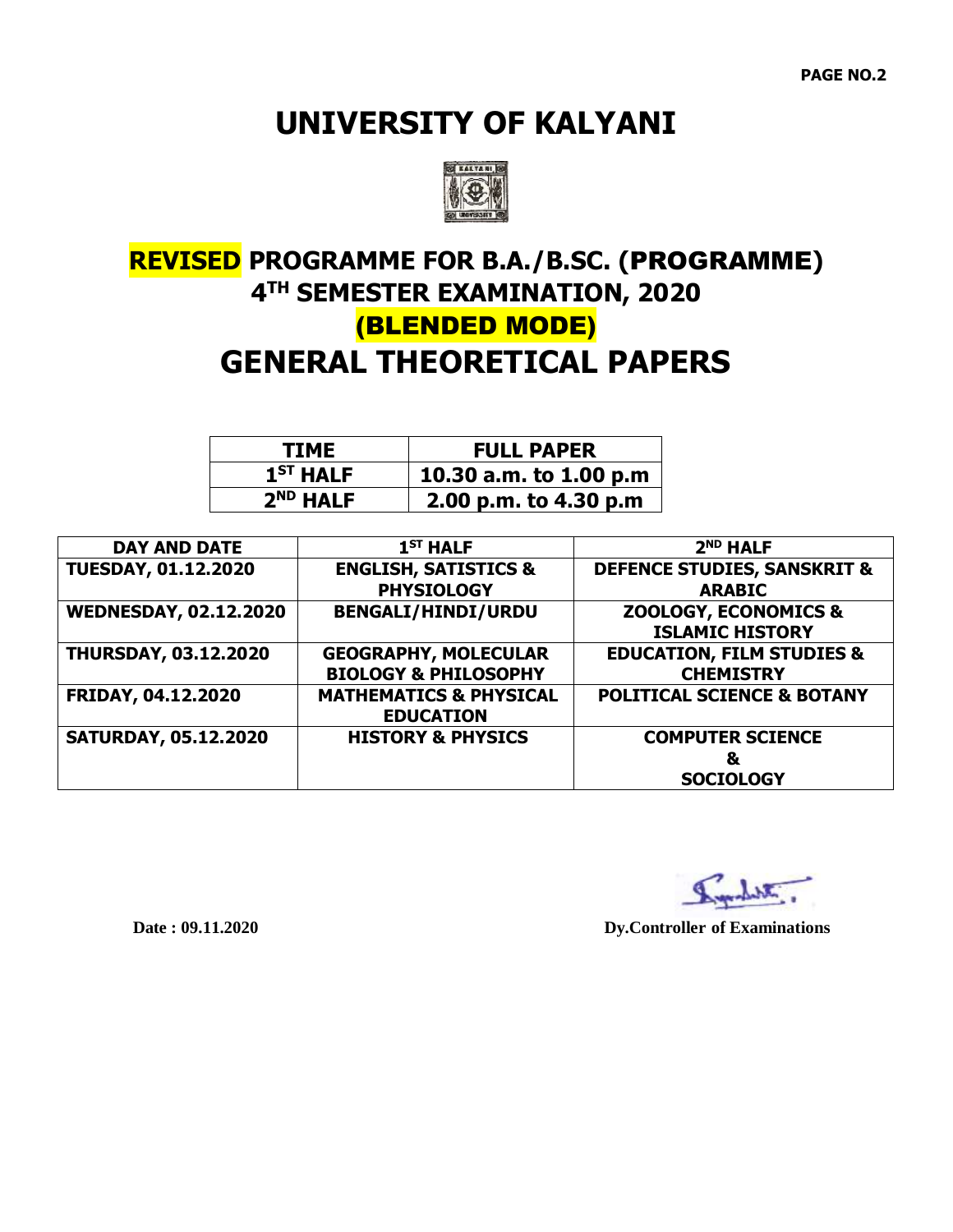

# **REVISED PROGRAMME FOR B.COM. (**PROGRAMME**) 4 TH SEMESTER EXAMINATION, 2020** (BLENDED MODE) **GENERAL THEORETICAL PAPERS**

| TIME                 | <b>FULL PAPER</b>      |
|----------------------|------------------------|
| $1ST$ HALF           | 10.30 a.m. to 1.00 p.m |
| 2 <sup>ND</sup> HALF | 2.00 p.m. to 4.30 p.m  |

| <b>DAY AND DATE</b>         | 1 <sup>ST</sup> HALF                  | 2 <sup>ND</sup> HALF |
|-----------------------------|---------------------------------------|----------------------|
| <b>THURSDAY, 03.12.2020</b> | <b>COST ACCOUNTING</b><br>$CC-T-10$   |                      |
| <b>SATURDAY, 05.12.2020</b> | <b>INDIRECT TAX LAWS</b><br>$CC-T-11$ |                      |

. Shelmon

Date: 09.11.2020

**Dy.Controller of Examinations**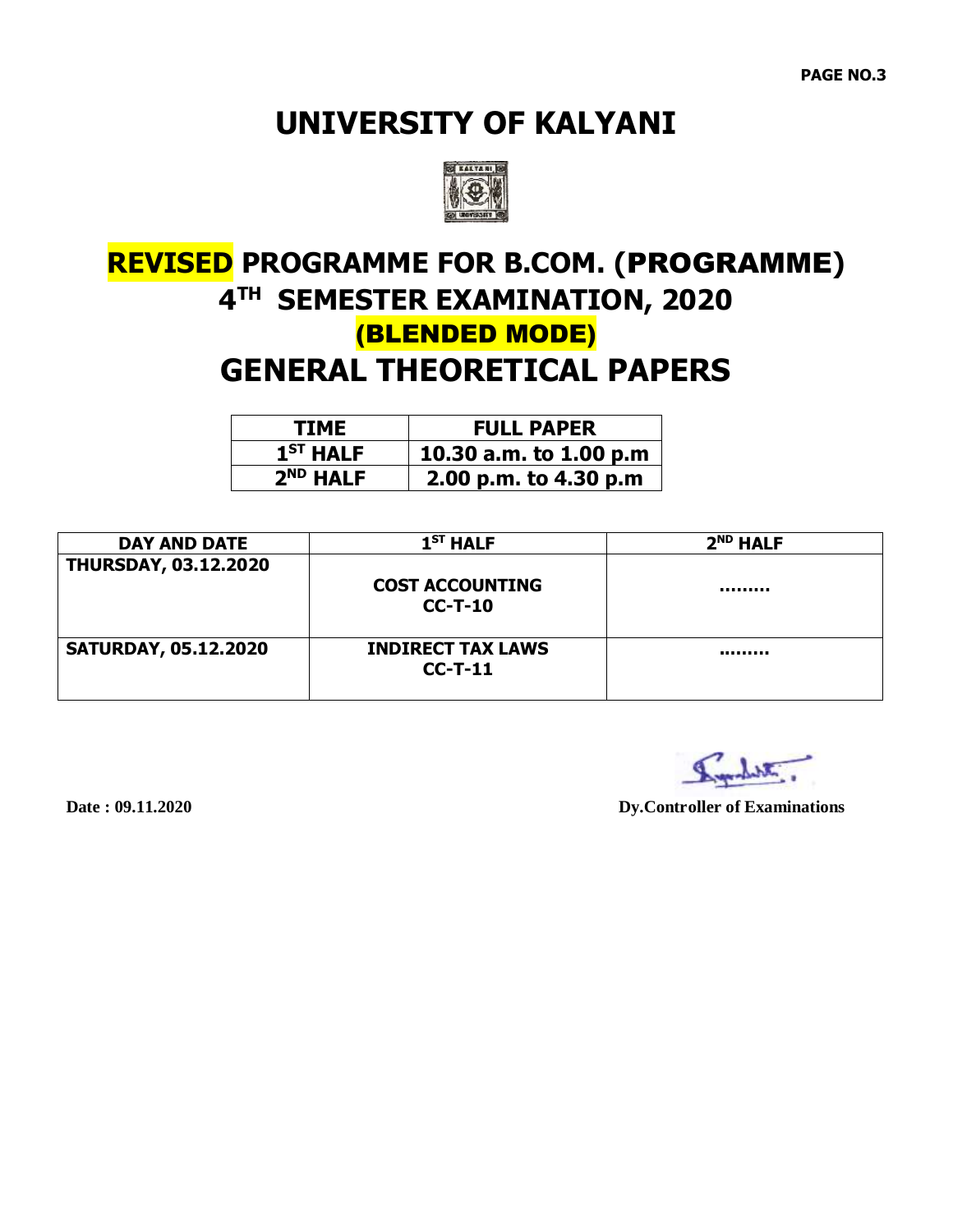**PAGE NO.4**

## **UNIVERSITY OF KALYANI**



### **REVISED PROGRAMME FOR B.A./B.COM. (**PROGRAMME**) 4 TH SEMESTER EXAMINATION, 2020** (BLENDED MODE)

# **LANGUAGE CORE COURSES (LCC) THEORETICAL PAPERS AND**

#### **SKILL ENHANCEMENT COURSES (SEC) PAPERS**

| <b>MONDAY</b><br>(07.12.2020) |               | $1^{ST}$ HALF   10.30 A.M. TO 1.00 P.M | <b>LCC-2 (COURSE-II)</b> |
|-------------------------------|---------------|----------------------------------------|--------------------------|
|                               | $2^{ND}$ HALF | 2.00 P.M. TO 4.00 P.M                  | (SEC- COURSE-II)         |

habitu -

Date: 09.11.2020

**Dy.Controller of Examinations**